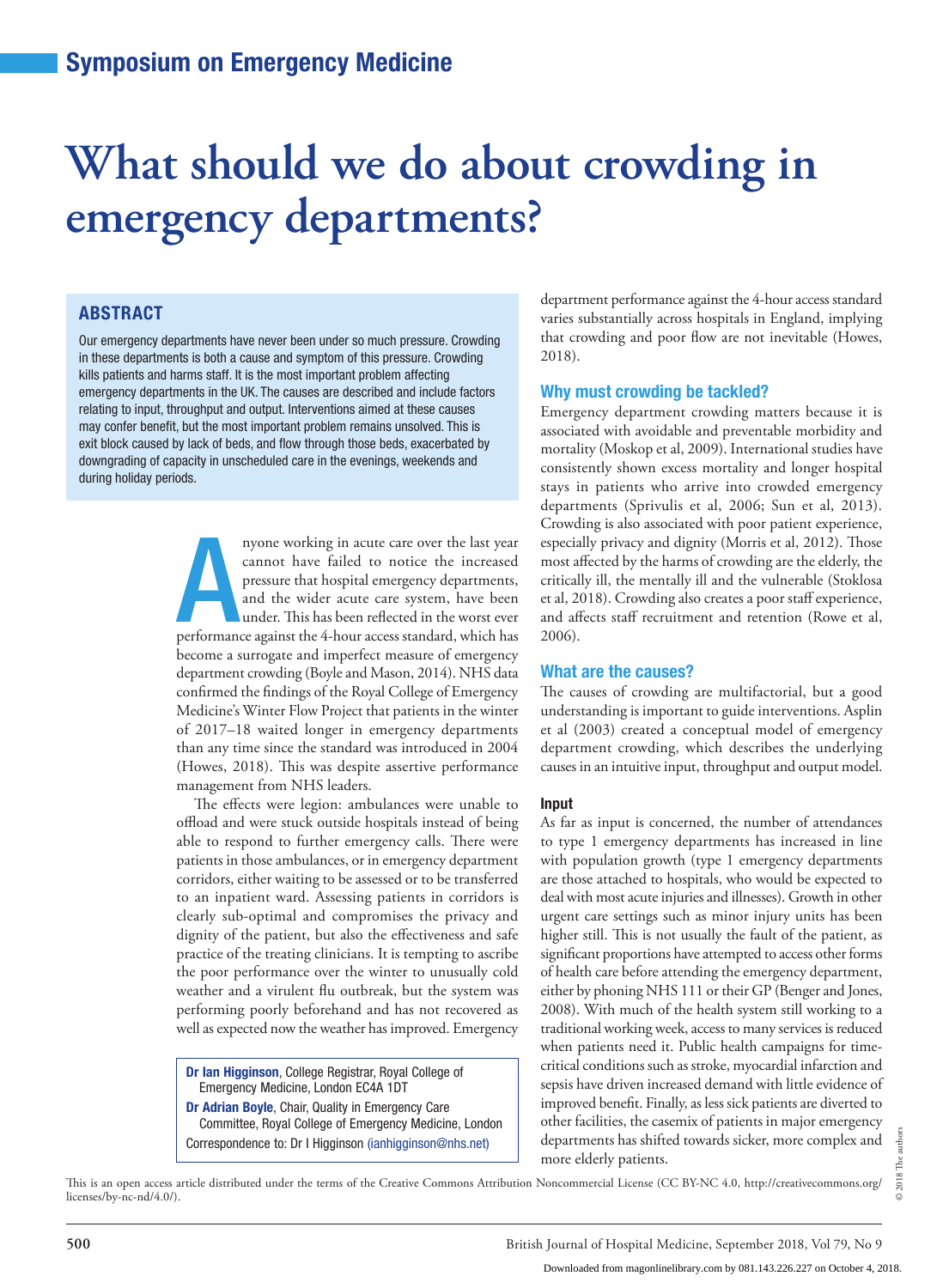#### **Throughput**

Once patients hit the door throughput factors kick in, with patients being treated in facilities which are often mismatched in terms of their capability to deal with their numbers and acuity, as a result of the physical space and layout, and the staffing levels they can offer. Access to investigations, specialist opinions and other services may be limited. Despite these constraints emergency care systems have got better at avoiding urgent admissions, reflecting the welcome rise of ambulatory care and the increased seniority of staff working in emergency departments, but this has been accompanied by increased investigation and time spent in those departments (Wyatt et al, 2017). All this contributes to reduced flow through the emergency department and increased crowding.

The temporal distribution of emergency department attendances contributes to crowding. Patients typically arrive in emergency departments throughout the day, including evenings, night times, weekends and bank holidays. There is often an additional peak in weekday evening arrivals at assessment areas as a result of patients being referred in by GPs. Hospital occupancy tends to be at its highest in the evenings as these groups of patients compete for access to beds still being occupied by patients awaiting discharge. The occupancy problem is usually worse after weekends and bank holidays because hospitals gradually fill up over these periods as a result of lack of access to senior decision makers, diagnostics, treatments and discharge enablers.

#### Output

Finally, there is output. Despite input and throughput playing a part, this remains the major factor in the crowding equation. In the UK, the declining bed base and failure of many parts of the health system to adapt to the need to work over extended hours, every day of the week, has led to reduced output and exit block, causing crowding. It should be remembered that exit block trumps everything when it comes to the causes of crowding and will render solutions based on input and throughput meaningless.

#### Which interventions can be used?

Understanding the causes of crowding is essential to ensure appropriate interventions; however, interventions aimed at a single part of the system are unlikely to succeed as there are multiple balancing and competing measures. There is a temptation to institute short-lived interventions at times of crisis, which confuses activity with progress. The Royal College of Emergency Medicine has consistently argued for several years that the proportion of low acuity patients who could be treated in alternative health-care settings is no more than 15%, and requires much less than 15% of the effort and workload. Despite this, a disproportionate effort seems to be directed toward providing interventions to the low acuity patients, either to avoid attendance or direct them away. Such efforts may carry quality benefits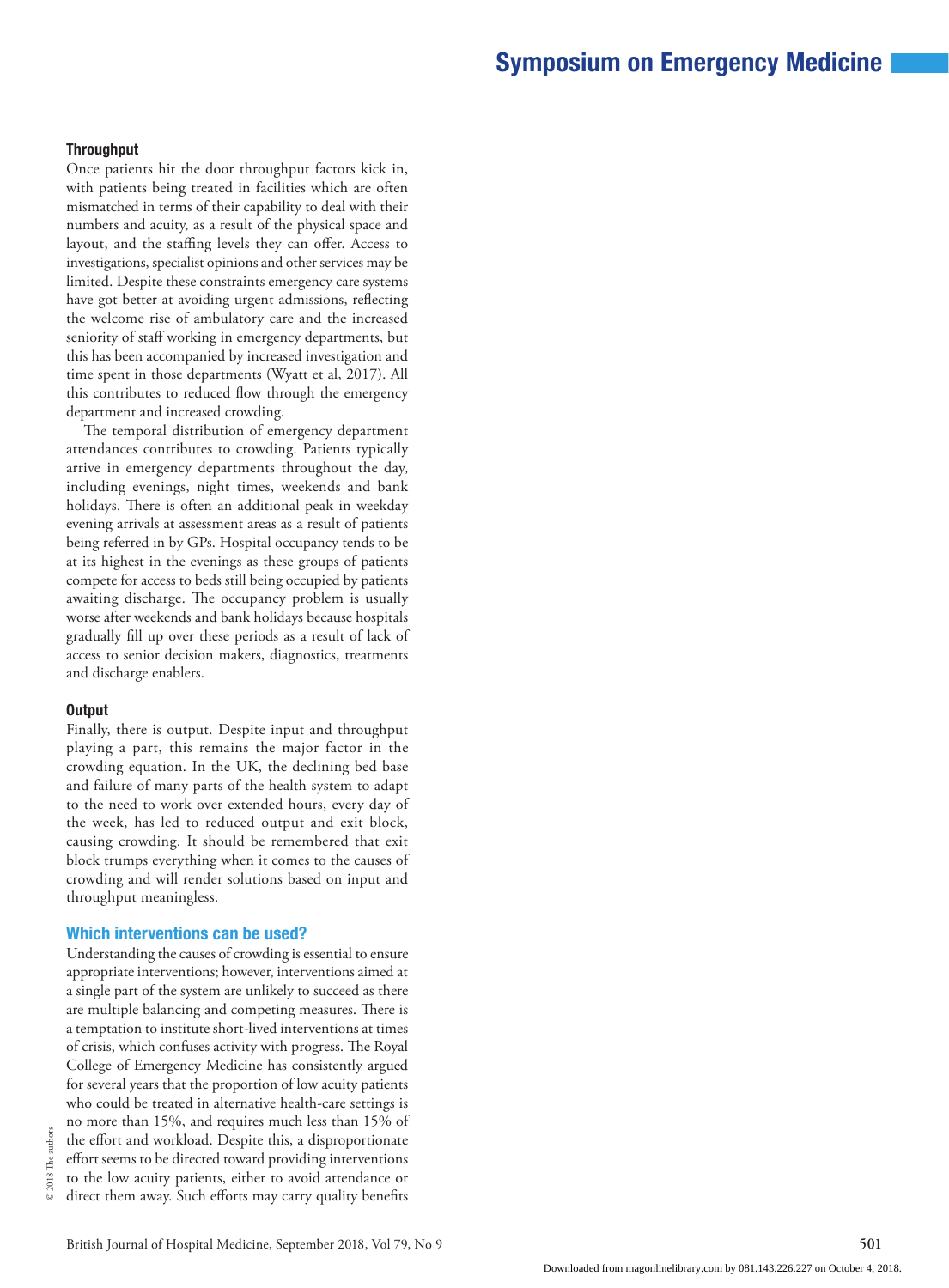#### KEY POINTS

- Crowding is the most important problem facing emergency departments in the UK. It is getting worse.
- Crowding kills patients and harms staff.
- The most important cause is exit block caused by inadequate numbers of hospital beds, and poor flow through these beds. This is exacerbated by reduction in acute hospital capacity and capability in the evenings, at weekends and during holiday periods.
- Multiple system interventions are required to improve crowding. However, without focus on exit block and flow through hospital, other interventions will not succeed.

but will have little effect on crowding. The Royal College of Emergency Medicine thinks that the greatest benefit in reducing crowding will come from improving coordination and capacity of the hospital bed base and the wider system that keeps the beds accessible.

The Royal College of Emergency Medicine (2015) has published a toolkit of interventions that are effective, and identified which interventions are unhelpful and wasteful. The evidence base about crowding and exit block has consistently identified that crowding is harmful, while there is little strong evidence to guide interventions or policy (Mason et al, 2017). Effective crowding management requires leadership and a whole system view. This involves spreading the risk across an entire urgent and emergency care system.

The Royal College of Emergency Medicine has also argued for co-located urgent care services, such as primary care, frailty and liaison psychiatry. While there are concerns that these may cause supply-induced demand, co-locating these services is more patient centred and probably more efficient. The Royal College of Emergency Medicine is clear that patients who attend an emergency department should be seen by a trained clinician, even if they are triaged to another service.

There are some effective interventions that can occur in a crowded emergency department, and these are mainly under the control of the emergency department staff. Staffing needs to be able to support effective triage, for when there is a surge in attendances. Front loading investigations is helpful. A designated senior doctor and nurse to support flow can mitigate many of the harms of crowding. The evidence around senior doctor triage is weak and conflicting (Abdulwahid et al, 2016). Hospital operations teams should have agreed escalation procedures.

The Royal College of Emergency Medicine has proposed that selected patients are sent to their destination inpatient wards, even before the ward bed is ready. Small decompressions of an emergency department have a big effect on safety, and this process known as 'boarding' is hoped to stimulate the inpatient wards into earlier discharges. This process should not be seen as simply moving crowding to another already crowded area, such as a busy medical assessment unit, but a way of balancing and reducing risk across a hospital (Boyle et al, 2015). This controversial proposal is unlikely to alter flow through an emergency department very much, but does improve whole hospital engagement and appears to be tolerable to patients (Bartlett and Fatovich, 2009). Many emergency department staff will have noticed that the hospital is frequently full at 7pm, but beds become more available after 9pm, coinciding with the change in inpatient ward nursing shifts.

While there is controversy around whether 7-day working is needed for everything, it is clear that unscheduled care pathways should be operating into the evenings, and over weekends and bank holidays. The crises affecting hospitals after weekends, Christmas, Easter and other bank holidays are unjustifiable when they are so predictable and amenable to intervention.

The number of acute beds in UK hospitals is currently insufficient to meet demand. This is a combination of raw numbers of beds and their real time availability. While it is tempting to point out the associations between delayed transfers of care and long waits in emergency departments and poor 4-hour access standard performance, it must be remembered that the delayed transfers of care metric is an imperfect measure of people who are in hospital but unable to go home because they require some form of additional support. The delayed transfers of care metric can be manipulated and gamed, like any other. Metrics based around stranded patients or length of stay are likely more useful.